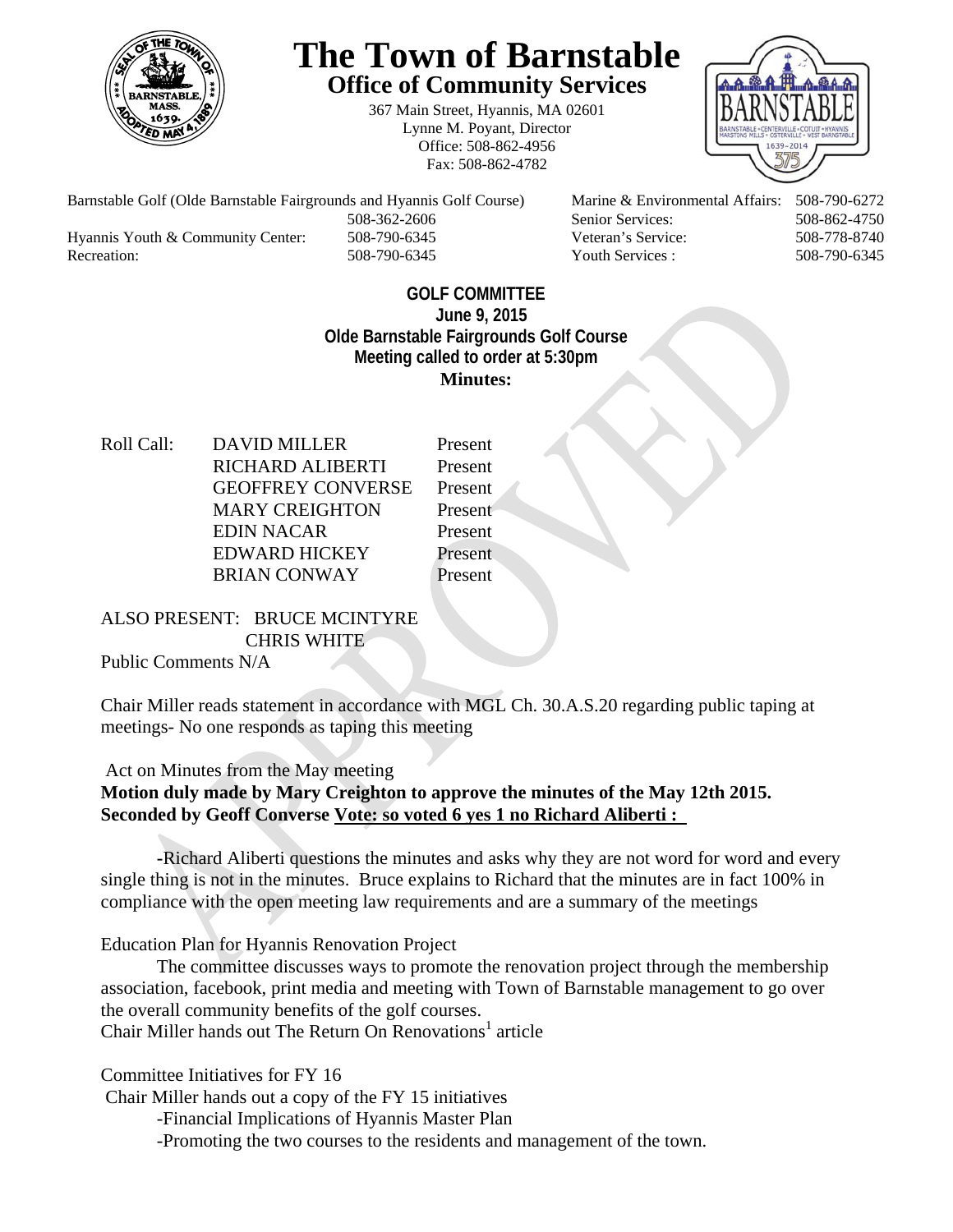-Marketing Plan for Golf Outings

-Recommendation to the Town Manager for the FY15 Golf Rates

Possible new initiatives discussed focusing on educating members and residents regarding the Hyannis Master Plan.

Mary Creighton proposed that we have a major initiative explaining and educating the Hyannis Master Plan with several subsets (i.e.) to the public, to the membership, and to the town council.

Chairman Miller took the action to prepare a revised FY 16 initiative document for the next meeting based on Mary Creighton's recommendation.

Announcement of Chair/Vice chair election for FY'16

Chair Miller announces that next month there will be an election for Chair and Vice Chair

New Business

Discussion of 2016 Rates Timetable/Initial Rate Thoughts

-Bruce- The timetable should still be September for having our annual fees ready for 2016, if we can discuss in July and vote in August that would be good. -Chair Miller asks for the Committees input

-Bruce shares some ideas for 2016 Rates and some added features or pass holder perks -Discount in shop for members, loyalty program, further reduced cart rate at Hyannis, more leagues, vacation pass, family day and more

- Geoff Converse commented to be careful raising any fees.

- Edin Nacar raised concern on loosing members to other course who may come up with lower rates, he also suggests a lower resident twilight greens fee rate as an option for FY16

Golf Director's Report: Bruce - The month of May flew by and it was a very strong month both courses were up. We are into June now and things are still looking good this is the last month of the fiscal year.

Richard Aliberti commented on the report that it looks like we are behind in memberships to last year. Bruce replied there are still memberships coming in.

Director of Golf Maintenance Report: Chris White - The maintenance staff is almost full at both courses and we a happy with the way the courses are. We used a new machine to fix the #2 green at obf. We are going to do as much as we can with the bunkers at Hyannis and we hope to do some stump grinding in the near future.

Richard Aliberti and Geoff Converse both comment on the fantastic condition of the courses

Closing Public Comments N/A